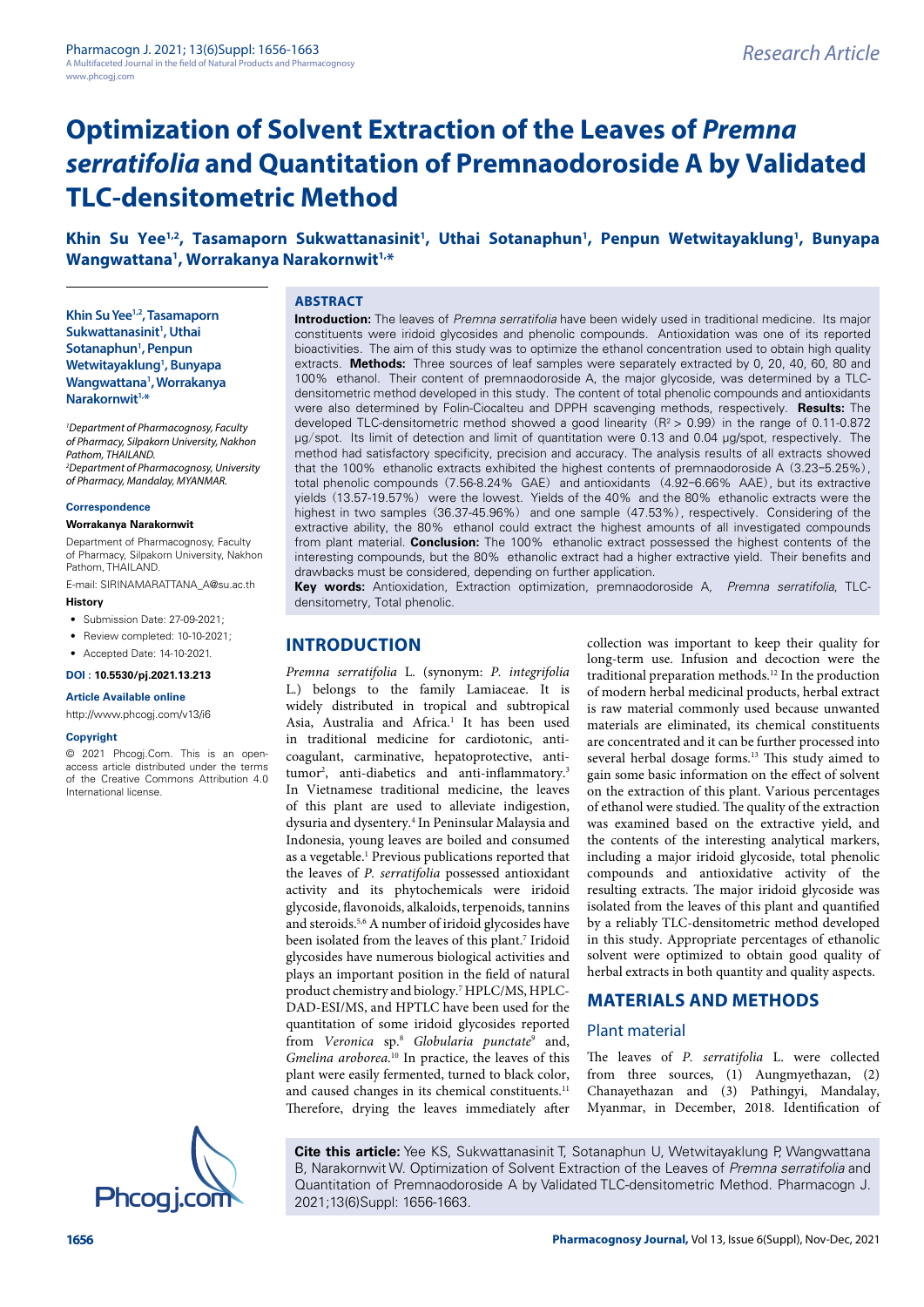the plant was done by comparing with authentic references.<sup>14,15</sup> The voucher specimen is deposited in the herbarium of the Department of Pharmacognosy, Silpakorn University, Thailand. The leaves were airdried, ground into powder and passed through a 0.85 mm sieve.

# Isolation of Premnaodoroside A

The air-dried ground leaves (480 g) were sequentially exhaustively extracted with hexane, dichloromethane and methanol by Soxhlet extraction. The extracts were evaporated under reduced pressure to give crude hexane, dichloromethane and methanol extracts (13.81, 8.16 and 23.49 g, respectively). Part of methanolic extract (18 g) was separated into 18 fractions by a gel column chromatography using Sephadex LH-20 (Sigma; MO, USA) eluted with methanol. The combined fractions no.4-5  $(3.11 \text{ g})$  was further purified by a silica gel 60  $(0.040 -$ 0.063 mm, Darmstadt, Germany) column chromatography eluted with dichloromethane : methanol : water (1 : 4 : 0.1) to obtain a pure compound (54.1 mg). Its structure was identified as premnaodoroside A (Figure 1) by comparing its spectroscopic data ('H-NMR, <sup>13</sup>C-NMR) with those previously reported.<sup>7,16</sup> Its purity as 87.2% was assessed by the TLC densitometric method. This compound was used as a standard marker for this study.

Premnaodoroside A. Yellowish white amorphous powder,  $\lambda^{\text{MeOH}}$  max nm (log ε): 225 (4.06); ESIMS *m/z* 888.5 [M-H]<sup>-</sup> (C<sub>42</sub>H<sub>66</sub>O<sub>20</sub>, M=890); <sup>1</sup>H-NMR δ ppm, 300 Hz (MeOD): 5.45 (2H, *d*, *J*=4.5 Hz, H-1a, H-1b), 7.39, (H, *s*, H-3a), 7.41 (H, *s*, H-3b), 3.2~3.3 (proton overlapped by the solvent, H-5), 1.65 (H, *m*, H-6), 1.75 (5H, *m*, H-6), 1.78, (H, *m*, H-7), 2.22 (2H, *dd*, *J*=4.2, 9.3 Hz, H-9), 1.32 (3H, *s*, H-10), 4.17 (*t*, *J*=5.9 Hz H-1″), 1.59 (*m*, H-2″, 1.74, *m*, H-2″), 1.4-1.5 (*m*, H-3″), 1.19~1.37 (proton overlapped by the water, H-4″, H-5″, H-6″), 1.82 (*m*, H-7″), 3.92 (H, *m*, H-8″), 0.91 (3H, *d*, *J*=6.3 Hz, H-9″), 0.96 (3H, *d*, *J*=7.2 Hz, H-10″), 4.68 (H, *d*, *J*=7.8 Hz, H-1'), 3.2~3.3 (proton overlapped by the solvent, H-2', H-3', H-4'), 3.37 (2H, *t*, H-5'), 3.90 (2H, *dd*, *J*=11.9, 6.3 Hz, H-6'); 13C-NMR δ ppm, 300 Hz (MeOD): 95.61, 95.61 (C-1), 152.07, 152.07 (C-3), 113.71, 113.75 (C-4), 32.23, 32.23 (C-5), 31.09, 31.06 (C-6), 40.80, 40.84 (C-7), 80.69, 80.72 (C-8), 52.42, 52.42 (C-9), 24.82, 24.82 (C-10), 169.19, 169.25 (C-11), 63.65 (C-1″), 36.91 (C-2″), 31.15 (C-3″), 38.24 (C-4″), 25.34 (C-5″), 34.85 (C-6″), 34.06 (C-7″), 70.09 (C-8″), 20.03 (C-9″), 17.56 (C-10″), 99.86, 99.98 (C-1′a, 1′b), 74.76, 74.89 (C-2′a, 2′b), 78.40, 78.53 (C-3′a, 3′b), 71.75, 71.87 (C-4′a, 4′b), 78.02, 78.13 (C-5′a, 5′b), 62.98, 63.1(C-6′a, 6′b).

# Sample preparation

The dried leaf powder (30 g) was separately extracted with 600 ml of 0, 20, 40, 60, 80 and 100% ethanol by heating at 100°C for 2 hr. The extracts were evaporated to dryness and % yield calculated. Each extract was dissolved in ethanol to obtain an appropriate concentration for the analysis.

# TLC condition

TLC analysis was performed on a silica gel 60  $F_{254}$  (0.040-0.063 mm, Merck, Germany) aluminium sheet 20 x 10 cm. Sample and standard solutions  $(2 \mu L)$  were spotted and pre-concentrated by developing in 100% methanol for a distance of 4 mm. After air-drying, it was developed to a distance of 8 cm with ethyl acetate : methanol : ammonium hydroxide solution (50 : 35 : 15) solvent system in a TLC tank previously saturated for 180 minutes. The plate was air-dried and dipped in vanillin/sulfuric reagent (5 g vanillin in 475 ml of ethanol and 25 ml of concentrated sulphuric acid, freshly prepared) in a dipping tank for 1 minute. It was dried and heated at 110ºC for 3 minutes and obtain a clear result.

# TLC-densitometric method

The developed TLC chromatogram was scanned at 15 minutes after derivatization by using CAMAG TLC Scanner II operated by Camag CATS 1.4.9.210184 software in the reflectance-absorbance mode at the

wavelength of 520 nm. The slit dimension of 12.00 x 0.90 mm, macro, and 20 mm/s scanning speed were employed for densitometric parameters.

# Calibration curve

The standard stock solution (4.36 mg/mL) of premnaodoroside A was prepared in ethanol. Working solution (0.055-0.436 mg/mL) was prepared by appropriate dilution of the standard solution with ethanol. Two µL of each solution were applied on a TLC plate. The chromatogram was developed and the plate was scanned and analyzed. The calibration curve was constructed between peak areas and amounts of the compound (0.11-0.872 µg/spot) by least square linear regression.

# Method validation

The quantitative densitometric method was validated for linearity, precision, accuracy, recovery, limit of detection (LOD), limit of quantitation (LOQ) and robustness according to the International Conference on Harmonization (ICH, 2005) guidelines.<sup>17</sup>

# Determination of total phenolic content

Folin-Ciocalteu method was used to determine the total phenolic content in the extract by modifying the method of Timotius, et al. (2018)<sup>11</sup>. Sample solution (200  $\mu$ g/mL in ethanol) 0.5 mL was mixed with 2.5 mL of 10% Folin-Ciocalteu reagent (Fluka; Buchs, SG, Schweiz) and allowed to stand for 5 minutes. Then, 2 mL of 5% sodium carbonate was added, mixed and kept for 180 minutes. The absorbance was measured at 765 nm (Hitachi U-2000 spectrophotometer, Tokyo, Japan). A calibration curve of gallic acid used as reference was constructed between the final concentration and absorbance value. The total phenolic content of the extract was expressed as gallic acid equivalent (%GAE). The experiment was done in triplicate.

# Determination antioxidant activity

Antioxidant activity of the extracts was determined by DPPH radical scavenging assay with some modification (Timotius, et al. 2018)<sup>11</sup>. Two mL of sample solution (200 µg/ml in ethanol) were mixed with 2 mL of DPPH solution (75 µg/ml in ethanol). The reaction was kept for 60 minutes in a dark place. The absorbance was measured at 517 nm (Hitachi U-2000 spectrophotometer, Tokyo, Japan). Ascorbic acid (2-16 µg/mL in ethanol) was used as a positive reference to construct a calibration curve between the final concentration and %activity. Antioxidant activity of the sample was calculated as ascorbic acid equivalent (%AAE). The experiment was done in triplicate.

# Statistical analysis

All data were demonstrated as mean ± standard deviation, and analysis of variance was performed using one-way ANOVA of the Excel. A statistically significant p-value was estimated to be less than 0.05.

# **RESULTS**

# Yield of the extracts

The extracts of *P. serratifolia* leaves were prepared by using 0, 20, 40, 60, 80 and 100% ethanol as solvent. The samples from three different locations were used to confirm the result. Yields of the extracts are shown in Table 1. The 100% ethanolic extracts of all samples gave the lowest% yield, whereas the highest % yield was variation among samples. The 80% ethanolic extract gave the highest yield for sample 1, but it was the 40% ethanolic extracts for the other two samples.

# Development of TLC-densitometric method

A TLC densitometric method was developed to quantify the content of premnaodoroside A in the ethanolic extracts. Premnaodoroside A was the main iridoid glycoside, and it was purified in our laboratory for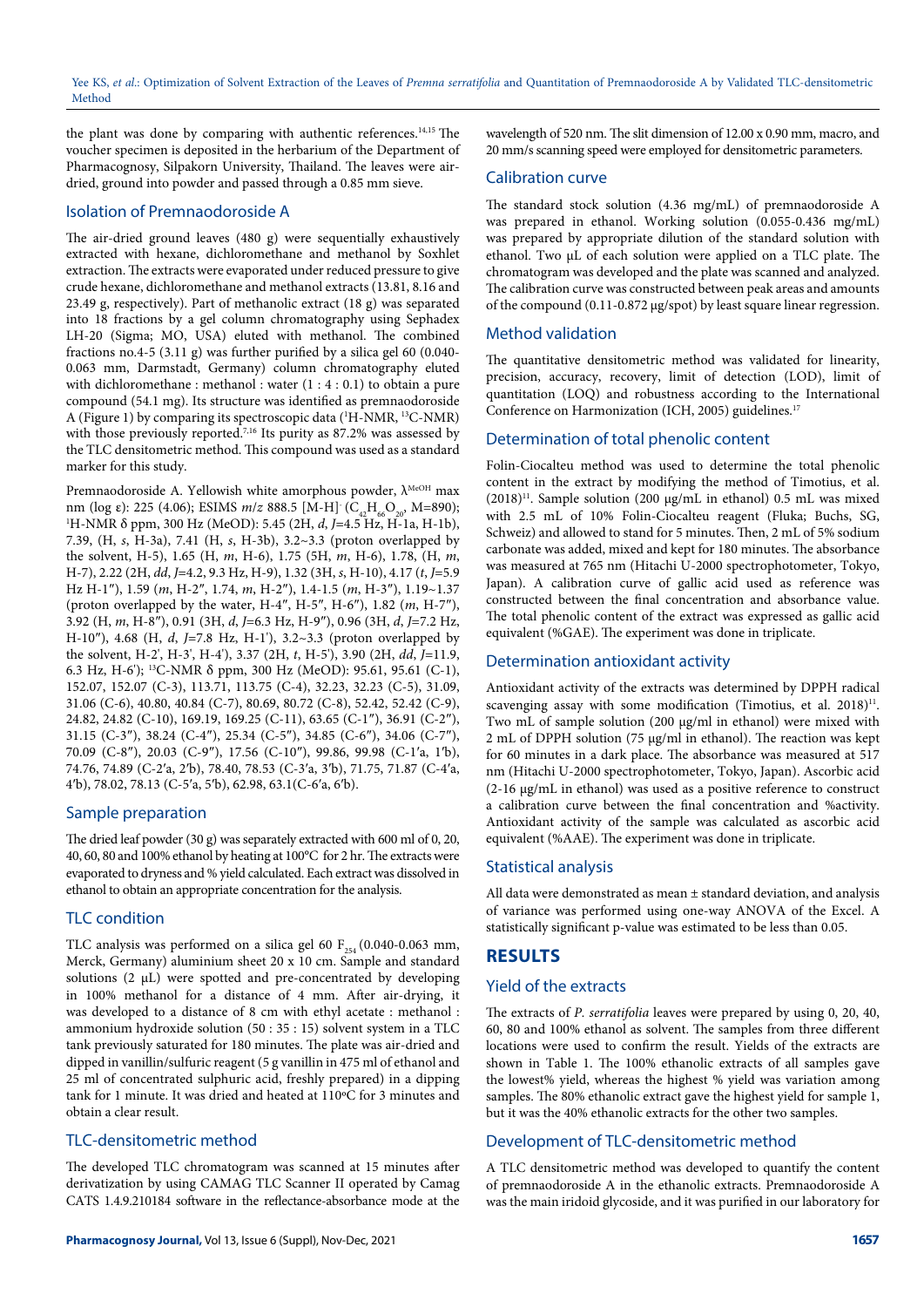using as a standard. After determining various mobile phase systems, the system of ethyl acetate : methanol : ammonium hydroxide solution (50 : 35 : 15) was employed. Visualization of the compound was done by derivatization with vanillin/sulphuric acid reagent. Peak purity of premnaodoroside A in the extracts was determined by comparing the spectra in the range of 450-700 nm at peak start, peak apex and peak end positions of the standard band. Their correlations were more than 0.99. There was no interfering peak observed in densitograms of the standard and the extracts which indicated specificity by the result (Figure 2). The calibration curve  $(Y = 5317.1X + 249.18)$  was established by plotting between the peak areas and the concentrations of the standard, which demonstrated a good linearity ( $R^2 > 0.99$ ) within the concentration range of 0.11-0.872 µg/spot. LOD and LOQ were calculated from the intercept and the SD of the slope of the calibration curve as 0.13 and 0.04 µg/spot, respectively. The repeatability (intra-day) and intermediate precision (inter-day) were performed by determining the amount of premnaodoroside A at three concentrations of 0.11, 0.44 and 0.87 µg/ spot in 5 replications. All results of %RSD were lower than 3%. The accuracy of the method was in the range of 99-100% (Table 2). The average recovery of three concentrations of spiked standard compound (0.22, 0.35, and 0.44 µg/spot) was 97.08- 101.16%, indicating the good accuracy of the method (Table 3). Robustness was performed at five concentrations (0.11-0.87 µg/spot). The results indicated that the peak area decreased with time after derivatization from 15 to 25 minutes (Table 4).

### Quantitative determination of premnaodoroside A

Content of premnaodoroside A in the ethanolic extracts was determined by the developed TLC-densitometric method. The results of the samples from the three sources were in the same manner as shown in Figure 3. Different percentages of ethanol gave a significant difference in the concentrations of this compound in the resulting extracts ( $p <$ 0.05). Its contents increased with the percentage of ethanol. 0% Ethanol extract had the lowest concentration (0.53-0.89%), and the highest concentration was detected in 100%ethanol extract (3.23-5.25%).

### Total phenolic contents and antioxidant activity

Total phenolic content (%GAE) and antioxidant activity (%AAE) of the extracts were determined by DPPH assay and Folin-Cioalteu method, respectively. The results of all samples were in the same manner (Figures 4 and 5). Different percentage of ethanol gave a significantly different result ( $p < 0.05$ ). %GAE and %AAE increased with the percentages of ethanol. 100% ethanol extracts exhibited the highest %GAE (7.56-8.24%) and %AAE (4.92-6.66%).

### **Table 1: Yield of the ethanolic extracts.**

| <b>Solvent</b> | % Yield  |          |          |  |
|----------------|----------|----------|----------|--|
| (%Ethanol)     | Sample 1 | Sample 2 | Sample 3 |  |
| $\mathbf{0}$   | 38.16    | 38.96    | 31.57    |  |
| 20             | 40.53    | 44.89    | 34.96    |  |
| 40             | 41.74    | 45.96    | 36.37    |  |
| 60             | 42.35    | 41.65    | 34.16    |  |
| 80             | 47.53    | 38.54    | 27.74    |  |
| 100            | 18.37    | 19.57    | 13.57    |  |

#### **Table 2: Precision and accuracy of the TLC-densitometric method.**

| Day            | <b>Amount detected</b><br>$(\mu q$ /spot $)$ | <b>Repeatability (n=5)</b> | <b>Intermediate</b><br>precision | %Accuracy |
|----------------|----------------------------------------------|----------------------------|----------------------------------|-----------|
|                | $0.11 \pm 0.0008$                            | 0.77                       |                                  | 100.07    |
| $\overline{2}$ | $0.11 \pm 0.0001$                            | 0.13                       | 0.09                             | 99.99     |
| 3              | $0.11 \pm 0.0005$                            | 0.47                       |                                  | 99.86     |
|                | $0.44 \pm 0.002$                             | 0.04                       |                                  | 100.04    |
| $\overline{c}$ | $0.44 \pm 0.002$                             | 0.41                       | 0.28                             | 99.72     |
| 3              | $0.44 \pm 0.009$                             | 2.16                       |                                  | 100.27    |
|                | $0.87 \pm 0.003$                             | 0.41                       |                                  | 99.92     |
| $\overline{2}$ | $0.87 \pm 0.007$                             | 0.83                       | 0.11                             | 100.18    |
| 3              | $0.87 \pm 0.009$                             | 1.11                       |                                  | 100.04    |
|                |                                              |                            |                                  |           |

### **Table 3: Recovery data of the TLC-densitometric method.**

| Amount added (µg/spot) | Amount detected (µq) | Recovery (%)      | Average recovery (%) |
|------------------------|----------------------|-------------------|----------------------|
| 0.22                   | $0.22 \pm 0.01$      | $101.16 \pm 5.45$ |                      |
| 0.35                   | $0.34 \pm 0.01$      | $97.32 \pm 3.78$  | $98.52 + 2.29$       |
| 0.44                   | $0.43 \pm 0.01$      | $97.08 \pm 3.16$  |                      |

### **Table 4: Robustness of the method (the peak areas after derivatization).**

| <b>Standard</b><br>concentration<br>$(\mu q$ /spot $)$ | Time after derivatization (min) |        |        |             |           |       |
|--------------------------------------------------------|---------------------------------|--------|--------|-------------|-----------|-------|
|                                                        | 15                              | 20     | 25     | <b>Mean</b> | <b>SD</b> | % RSD |
| 0.87                                                   | 3447.9                          | 3278.9 | 3117.8 | 3281.5      | 165.07    | 5.03  |
| 0.65                                                   | 3523.6                          | 3365.4 | 3247.4 | 3378.8      | 138.59    | 4.10  |
| 0.44                                                   | 1822.3                          | 1822.3 | 1676.5 | 1747.5      | 72.97     | 4.18  |
| 0.22                                                   | 1035.8                          | 1035.8 | 953.3  | 992.4       | 41.42     | 4.17  |
| 0.11                                                   | 473.7                           | 473.7  | 455.3  | 462.2       | 10.05     | 2.17  |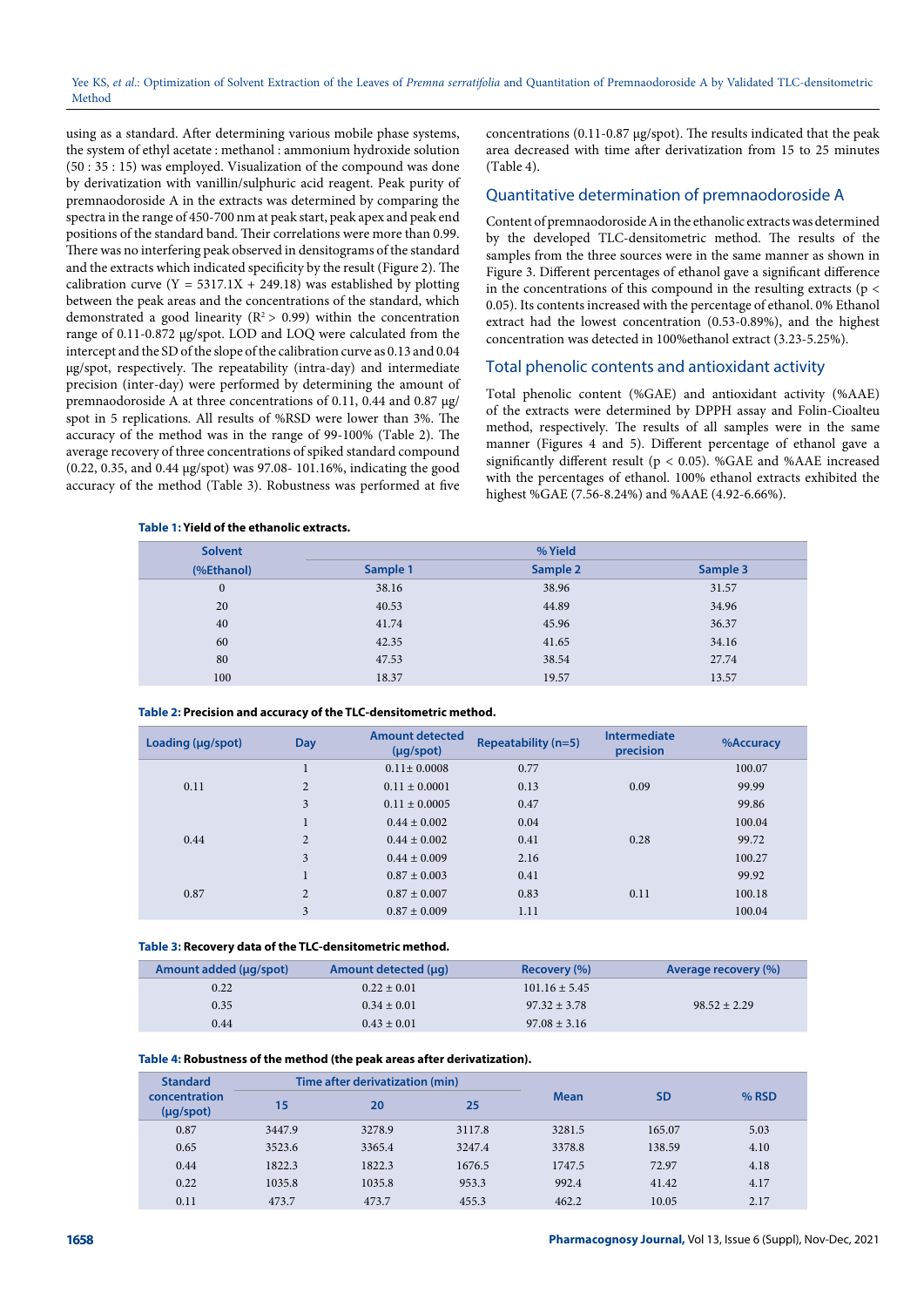Yee KS, *et al.*: Optimization of Solvent Extraction of the Leaves of *Premna serratifolia* and Quantitation of Premnaodoroside A by Validated TLC-densitometric Method



**Figure 1:** Structure of premnaodoroside A.



**Figure 2:** Densitograms of standard premnaodoroside A and the ethanolic extracts. 1 = standard (0.34 µg/spot), 2 = 0% ethanolic extract (84.68 µg/spot), 3 = 20% ethanolic extract (30.52 µg/spot), 4 = 40% ethanolic extract (30.32 µg/spot), 5 = 60% ethanolic extract (18.84 µg/spot),  $6 = 80\%$  ethanolic extract (19.06 µg/spot),  $7 = 100\%$  ethanolic extract (10.24 µg/spot).

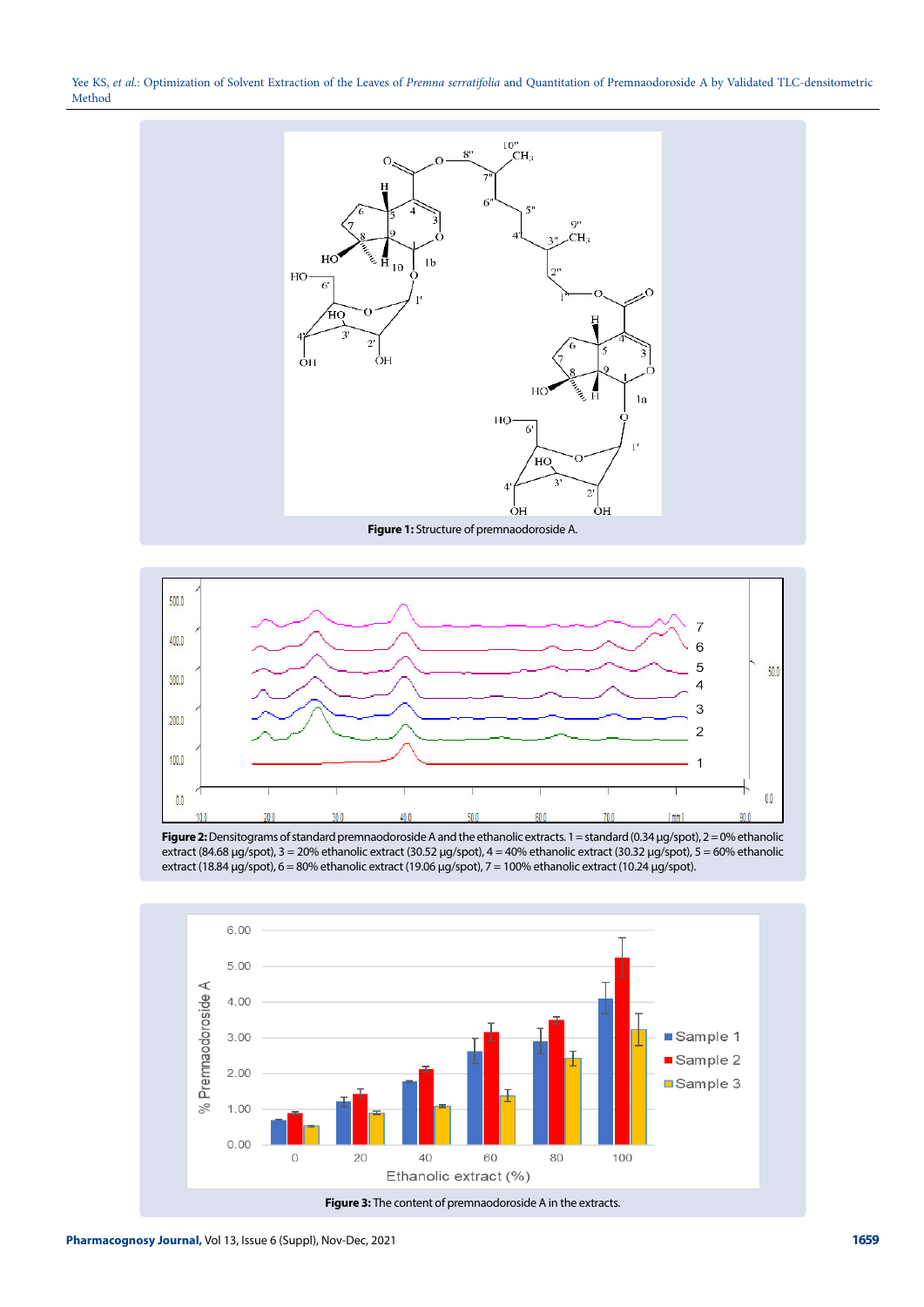



**Figure 4:** Total phenolic contents of the extracts.



### **DISCUSSION**

Several factors affect the quality of herbal extract. This research studied the effects of % of ethanol solvent on the yield, the contents of premnaodoroside A and total phenolic compounds, and antioxidant activity of the resulting extracts of the leaves of *P. serratifolia*. premnaodoroside A was the major iridoid glycoside. It has been reported from this plant<sup>7</sup> and other *Premna* species, such as *P. integrifolia*<sup>7</sup> and *P. odorata*. 16 Iridoid glycosides possessed several bioactivities, such as antibacterial, antioxidant, cytotoxic, neuroprotective and hepatoprotective activities.18 Besides premnaodoroside A, several phenolic compounds have been reported from the leaves of this plant, for examples, *p*-anisaldehyde, methyl salicylate, *p*-vinyl anisole, acacetin, acacetin-7-*O*-glycoside, quercetin, kaempferol, and luteolin.19,20 Phenolic compounds usually related to antioxidative activity and have therapeutic effects of inflammation, oxidative stress and other metabolic diseases.<sup>21</sup> The leaves of this plant also have been ever reported antioxidant activity. Therefore, in this experiment, the contents of premnaodoroside A, the total phenolics and the antioxidants were considered as the quality markers of the extracts.

A TLC-densitometric method was developed to determine the contents of premnaodoroside A. This method has been generally used for the quantitation of iridoids in several previous publications.22-24 It used

less chemicals, low cost, short time analysis and eco-friendly.23 After validation in compliance with ICH guideline, the method was reliable and suitable for the quantitation of premnaodoroside A. However, the color of the compound on TLC faded with time after derivatization and it should be much concerned. Therefore, TLC scanning after derivatization for 15 minutes was fixed for all experiments.

The contents of premnaodoroside A, the total phenolic compounds and the antioxidants of the samples collected from three different sources were varied but were in the same tendency. The contents of all compounds in 0% ethanol extract were the lowest and increased with increasing % of ethanol solvent. This result suggested that solubility of these compounds in ethanol was better than in water. This finding contradicted the traditional preparing method of infusion and decoction in water for antidiabetic food and drink additive.11 However, some investigators described that the infusion and the decoction of *P. serratifolia* leaves have antidiabetic and antioxidant activity,<sup>11</sup> and could be consumed as a food and drink additive for antidiabetic agent. The leaves of *P. serratifolia* might contain several highly inert polar substances, such as protein, pectin, mucilage and inorganic salts, which dissolved in water and diluted the content of the interesting markers of this study. The infusion and the decoction might give medicinal preparations with a gentle potency, and they were convenient according to the traditional style. To develop high quality extracts, the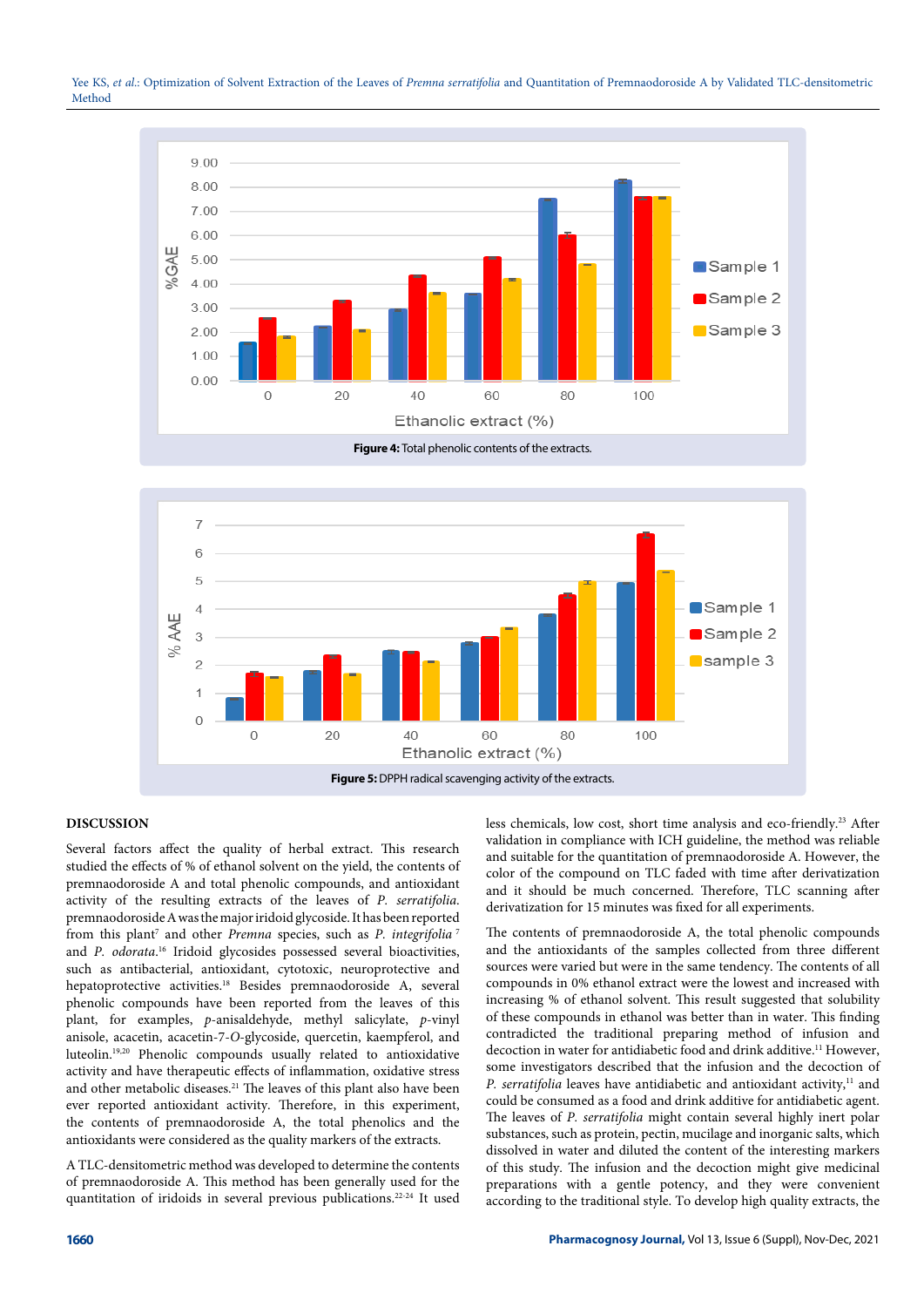



using various %of ethanol as extraction solvent.

results of this study indicated that the concentration of the interesting compounds in 100% ethanolic extract was the highest. However, comparing with other extracts, it gave the lowest yield (Table 1). Its yield was 2.5 times lower than that of the highest yield of 80% ethanolic extract of sample 1, and 40% ethanol extracts of samples 2 and 3. Quality and quantity should be considered together for the production of herbal extract. To optimize the percentage of the using ethanol solvent, the extractive amounts of premnaodoroside A, the total phenolic compounds and the antioxidants from plant material were calculated from yields of the extracts and their contents of these compounds. The result obtained from each % ethanol is shown in Figure 6.

The results of all samples were in the same manner. The 80% ethanol could extract the highest amounts of all compounds, except for sample 3, where the highest amounts of the phenolic compounds were obtained from 60%ethanol (but not much different from 80%). Then 80% ethanol was considered to possess the highest extractive power for the extraction of these bioactive compounds from *P. serratifolia* leaves. However, the concentrations of these compounds were diluted with other constituents which were also extracted with 80% ethanol. Even the quality of the 80% ethanol extract was lower than the 100% ethanol extract, but it could be compensated by the higher extractive yield. In practice, more extractive yield could produce a greater number of medicinal dosages. The 80% ethanol extract gave a higher extractive yield, but less concentrations of the bioactive compounds. So, it required a higher dose to obtain the equivalent potency of the 100% ethanolic extract. 100% Ethanol extract showed higher concentrations of all interesting compounds which might be convenient in practice for medicinal administration at a lower dose with high potency, but its productivity was limited by the low extractive yield.

# **CONCLUSION**

This study reported that the percentage concentration of ethanol solvent had significant effects on the contents of an iridoid glycoside (premnaodoroside A), the total phenolics and the antioxidants of the

*P. serratifolia* leaf extracts. In addition, a TLC-densitometric method was developed for the quantitation analysis of premnaodoroside A. The 100% ethanol extracts possessed the highest contents of all interesting compounds, *vice versa*, theirs extractive yields were the lowest. Considering on the quantitative assessment, the 80% ethanol was more advantageous. These pros and cons had to be weighed depending on further application of the extracts.

# **ACKNOWLEDGEMENTS**

We would like to express our gratitude to the Faculty of Pharmacy, Silpakorn University, Thailand to provide the chemicals, glassware, equipment and laboratory support that were used in this study.

# **REFERENCES**

- 1. Chua I, King P, Ong KH, Sarbini SR, Yiu PH. Influence of light intensity and temperature on antioxidant activity in *Premna serratifolia* L. J Soil Sci Plant Nutr. 2015;15(3):605-14.
- 2. Vadivu R, Suresh AJ, Girinath K, Kannan PB, Vimala R, Kumar NS. Evaluation of hepatoprotective and *in-vitro* cytotoxic activity of leaves of *Premna serratifolia* Linn. J Sci Res**.** 2009;1(1):145-52.
- 3. Biradi M, Hullatti K. Bioactivity guided isolation of cytotoxic terpenoids and steroids from *Premna serratifolia*. Pharm Biol. 2017;55(1):1375-9.
- 4. Minh NP. Different factors affecting dried herbal tea production from *Premna serratifolia* leaf. J Pharm Sci Res**.** 2019;11(3):806-8.
- 5. Uppin JB, Naik GR. Evaluation of phytochemical and antimicrobial activity of *Premna integrifolia* leaf extract. European J Biotechnol Biosci. 2017;5(5):17-9.
- 6. Hang NTB, Ky PT, Van Minh C, Cuong NX, Thao NP, Van Kiem P. Study on the chemical constituents of *Premna integrifolia* L. Nat Prod Commun. 2008;3(9):1449-52.
- 7. Hang NTB, Ky PT, Van Minh C, Thao NP, Van Kiem P. Premnaodoroside A and 10-*O*-trans-*p*-methoxycinnamoylcatalpol, two iridoid glycoside derivatives from the leaves of *Premna integrifolia* L. Vietnam J Chem. 2009;47(2):230-5.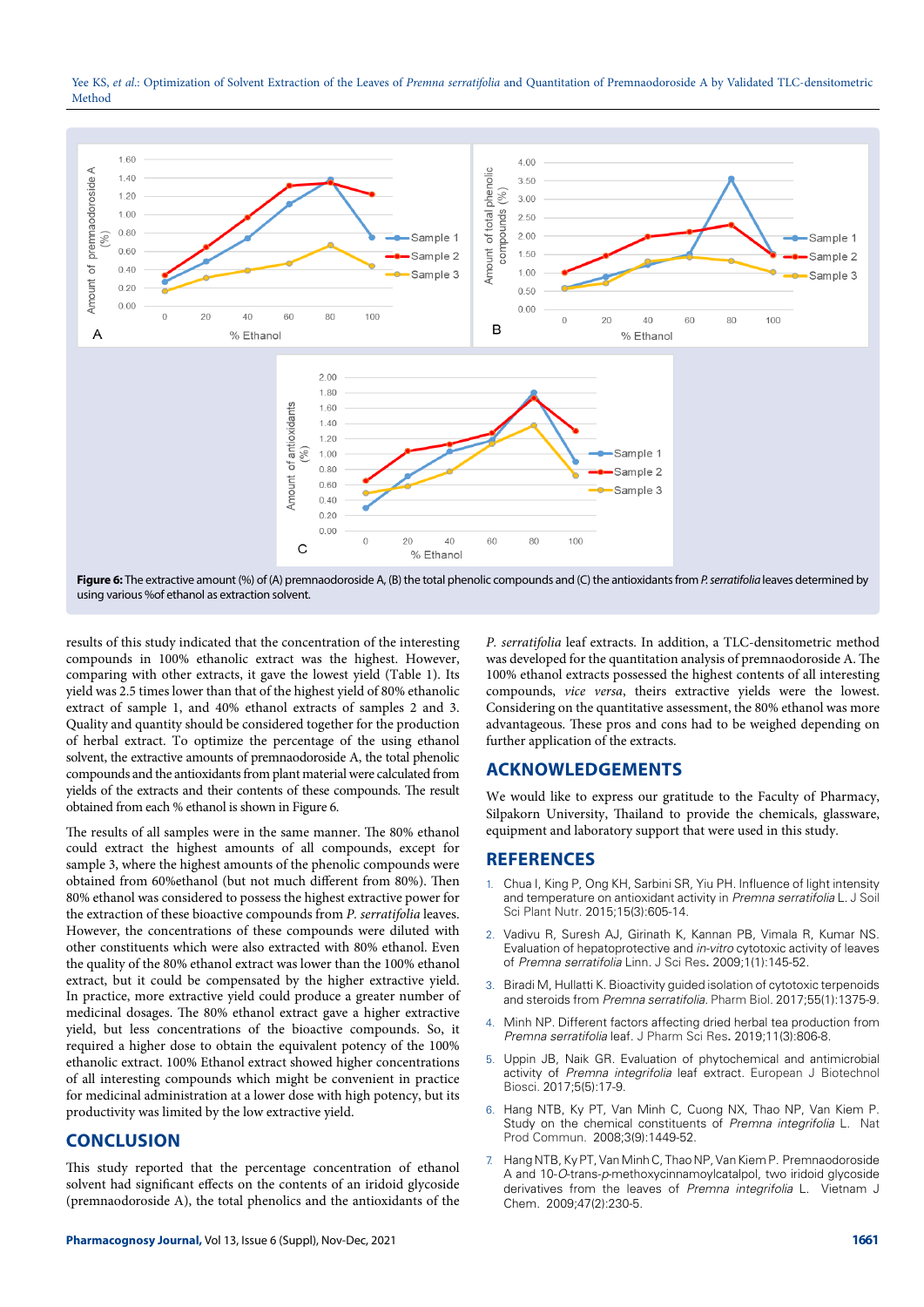### Yee KS, *et al*.: Optimization of Solvent Extraction of the Leaves of *Premna serratifolia* and Quantitation of Premnaodoroside A by Validated TLC-densitometric Method

- 8. Crişan G, Vlase L, Balica G, Muntean D, Ştefănescu C, Păltinean R, *et al*. LC/MS analysis of aucubin and catalpol of some *Veronica* species. Farm. 2010;58(2):237-42.
- 9. Sertić M, Crkvenčić M, Mornar A, Pilepić KH, Nigović B, Maleš Ž. Analysis of aucubin and catalpol content in different plant parts of four *Globularia* species. J Appl Bot Food Qual. 2015;88(1):209-14.
- 10. Yadav AK, Tiwari N, Srivastava P, Singh SC, Shanker K, Verma RK, *et al*. Iridoid glycoside-based quantitative chromatographic fingerprint analysis: A rational approach for quality assessment of Indian medicinal plant Gambhari (*Gmelina arborea*). J Pharm Biomed Anal. 2008;47(4-5):841-6.
- 11. Yee KS, Wetwitayaklung P, Narakornwit W, Sukwattanasinit T, Wangwattana B, Sotanaphun U. Variation in chemical constituents of essential oils of the fresh, dried and fermented leaves of *Premna serratifolia*. Pharm Sci Asia*.* 2021;48(5):482-91.
- 12. Timotius KH, Simamora A, Santoso AW. Chemical characteristics and *in vitro* antidiabetic and antioxidant activities of *Premna serratifolia* L. leaf infusion and decoction. Pharmacog J. 2018;10(6):1114-8.
- 13. World Health Organization. WHO expert committee on specifications for pharmaceutical preparations, fifty-second report. Geneva: WHO Press, p. 103-4; 2018.
- 14. Shou-liang C, Gilbert MG. Verbenaceae. In: Wu Z, Raven PH, editors. Flora of China, Volume17: Verbenaceae through Solanaceae. St.Louis: Missouri Botanical Garden Press; 1994. p. 1-49.
- 15. Leeratiwong C, Chantaranothai P, Paton AJ. A synopsis of the genus *Premna* L. (Lamiaceae) in Thailand. Trop Nat Hist**.** 2009;9(2):113-42.
- 16. Otsuka H, Kashima N, Hayashi T, Kubo N, Yamasaki K, Padolina WG. Premnaodorosides A, B and C, iridoid glucoside diesters of an acyclic monoterpenediol from leaves of *Premna odorata*. Phytochemistry. 1992;31(90):3129-33.
- 17. ICH-Q2 (R1) 2005. Validation of Analytical Procedures: Text and Methodology. International Conference on Harmonization: Geneva.
- 18. Zhang J, Ip FC, Liang Y, Ip NY, Zhong B-L, Lai C-W, et al. A new iridoid glycoside and a new cinnamoyl glycoside from *Scrophularia ningpoensis* Hemsl. Nat Prod Res. 2017;31(20):2361-8.
- 19. Salih GA, Ahmad-Raus R, Shaban M, Abdullah N. Extraction and purification of cytotoxic compounds from *Premna serratifolia* L. (Bebuas) for human breast cancer treatment. Int Food Res J. 2017;24:281-6.
- 20. Singh C, Prakash C, Tiwari KN, Mishra SK, Kumar V. *Premna integrifolia* ameliorates cyclophosphamide-induced hepatotoxicity by modulation of oxidative stress and apoptosis. Biomed Pharmacother. 2018;107:634-43.
- 21. Choi HJ, Park DH, Song SH, Yoon IS, Cho SS. Development and validation of a HPLC-UV method for extraction optimization and biological evaluation of hot-water and ethanolic extracts of *Dendropanax morbifera* leaves. Molecules. 2018;23(3):1-11.
- 22. Hajimehdipoor H, Shekarchi M, PiraliHamedani M, Abedi Z, Zahedi H, Shekarchi M, *et al*. A validated HPTLC-densitometric method for assay of aucubin in *Vitexagnus-castus* L. Iran J Pharm Sci**.** 2011;10(4):705-10.
- 23. Yadav D, Gupta M. Isolation and HPTLC analysis of iridoids in *Premna integrifolia*, an important ingredient of ayurvedic drug Dashmool. JPC-J Planar Chromat. 2013;26(3):260-6.
- 24. Krzek J, Janeczko Z, Walusiak D, Podolak I. Densitometric determination of aucubin in syrups in the presence of other iridoids-An approach to standardization. JPC-J Planar Chromat**.** 2002;15(3):196-9.

# **GRAPHICAL ABSTRACT**